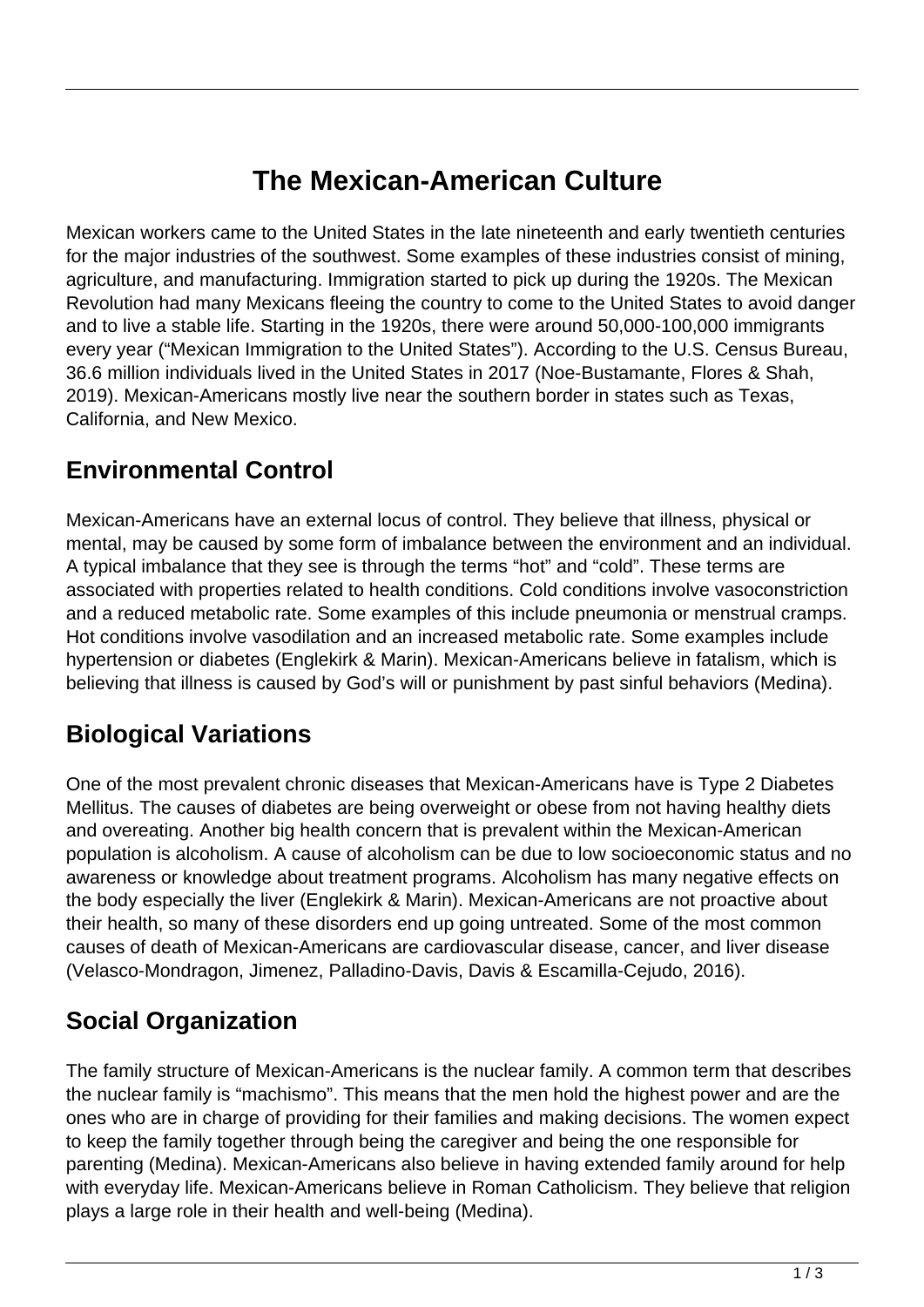### **Communication**

The main language of Mexican-Americans is Spanish. It is often hard for them to obtain health care when they are not able to speak English. Their typical responses are in the form of silence because they do not understand their health care providers. They also do not like to use a lot of eye contact, especially in health care settings. Touch is normally unappreciated, especially with strangers. To provide appropriate culturally competent care, the nurse must address the patient by what they want to go by as well as avoid gestures that may be interpreted differently (Medina).

## **Space**

The use of space by Mexican-Americans is typically more conservative, especially in health care settings. Many women feel uncomfortable with a male health care provider, so getting them a female health care provider is important. They show affection by hugging and kissing when they are around their family members (Medina).

### **Time Orientation**

Mexican-Americans are present-oriented, meaning that they are not as preventative as other cultural groups. They are not proactive about their health conditions and they often engage in risk-taking behaviors which results in negative health outcomes for them (Medina).

### **Religion and Health Practices**

Mexican-Americans are typically Roman Catholic and they believe that religion has a large impact on their health. They believe that there are saints that have functions. For example, St. Peregrine has the function of healing people who have cancer and St. Joseph helps individuals who are dying. Mexican-Americans follow sacraments within the church that help to heal sick individuals. An example of a sacrament would be The Anointing of the Sick. This is a sacrament when a priest puts oil that is blessed on the head of an individual who is ill. Something that has been evolving with Mexican-American women is oral contraceptives. The Roman Catholic church does not believe in contraceptives but yet there is a rise in women using them (Lujan & Campbell, 2006).

### **Traditions of Health**

When a person has an illness, there is an imbalance between them and the environment. When an individual has a cold condition, they relieve it with a hot remedy and the other way around. This helps the individual to get back to a balance in their life. Some of the folk remedies that they use to help with getting back to balance are using garlic for hypertension, eucalyptus for respiratory illnesses (asthma, bronchitis), and sage for diabetes (Lujan & Campbell, 2006). There are some Mexican Americans that use primary care providers, while some like to stick with their home remedies and obtain folk healers which are often called a "curandero" (Medina).

### **Use of American Health Care System**